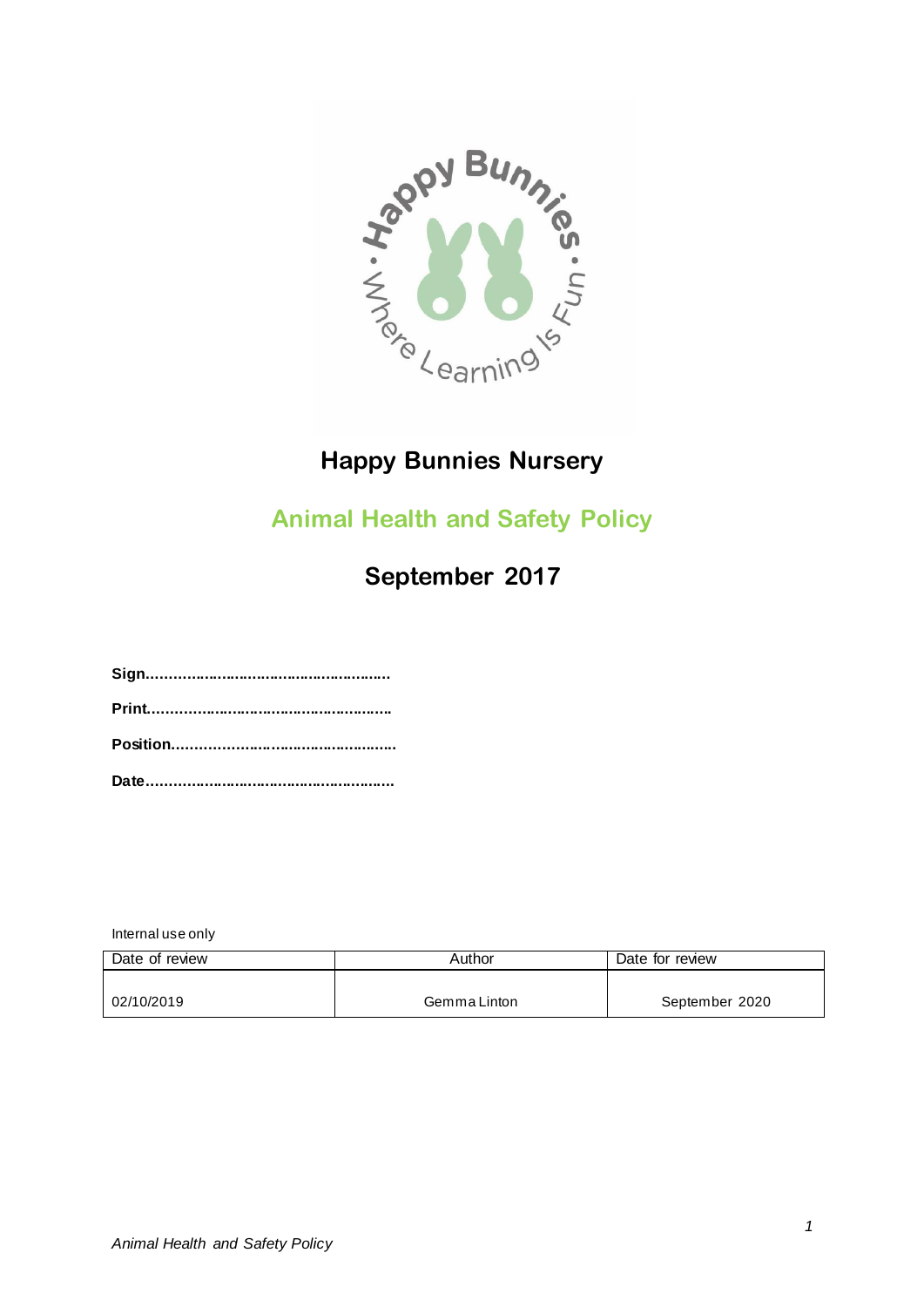#### **Animals and creatures in and out of our setting**

#### **Policy statement**

Animals and creatures in any child care setting can significantly enhance children's education in all areas of their development, learning about our natural world, its animals and living creatures. However, animals and creatures can pose a risk of infection. They can also bring germs into our setting on their fur and feet etc. Happy Bunnies will take sensible precautions to help reduce the risk of infection to an acceptable level. Happy Bunnies will consider any allergies or anxieties before introducing any animals/creatures to a child whilst on site at nursery 0or on an outing. These steps will be taken to ensure the appropriate hygiene and safety of the child, persons on site and the care of the animals or creatures.

#### **Pets**

- If a child brings a pet from home to visit the nursery as a planned activity, parents of all children who will be in contact or in the same area as the pet will be informed. Written permission will be obtained from parents to ensure no child has an allergy or phobia. A full documented risk assessment will be completed prior to the visit and risks analysed before this type of activity is authorised. We will ensure the pet has had all relevant vaccinations, is registered with vets and is child-friendly
- Pets will not be allowed near food, dishes, worktops or food preparation areas. Children will wash their hands with soap and water after handling animals, and will be encouraged to not place their hands in their mouths during the activity. The staff will explain the importance of this to the children to enable them to make healthy choices moving forwards
- Children will be encouraged to leave their comforters and dummies away from the animals to ensure cross-contamination is limited
- When arranging an outing to a farm, staff will all be aware of the farm outing checklist (see below).

### **Checklist for visits to farms**

- A site visit must be made by the Nursery manager and a suitable Risk assessor before an outing to a farm can be arranged. They will check that the farm is well managed, that the grounds and public areas are as clean as possible, and that suitable First Aid arrangements are made. Animals should be prohibited from any outdoor picnic areas, taking into account slurry pits and animals that are isolated (pig pens)
- We will check that the farm has suitable washing facilities, appropriately signposted, with running water, soap and disposable towels or hot air hand dryers. Any portable water taps should be appropriately designed in a suitable area
- We will ensure that there is an adequate number of adults to supervise the children, taking into account the age and stage of development of the children